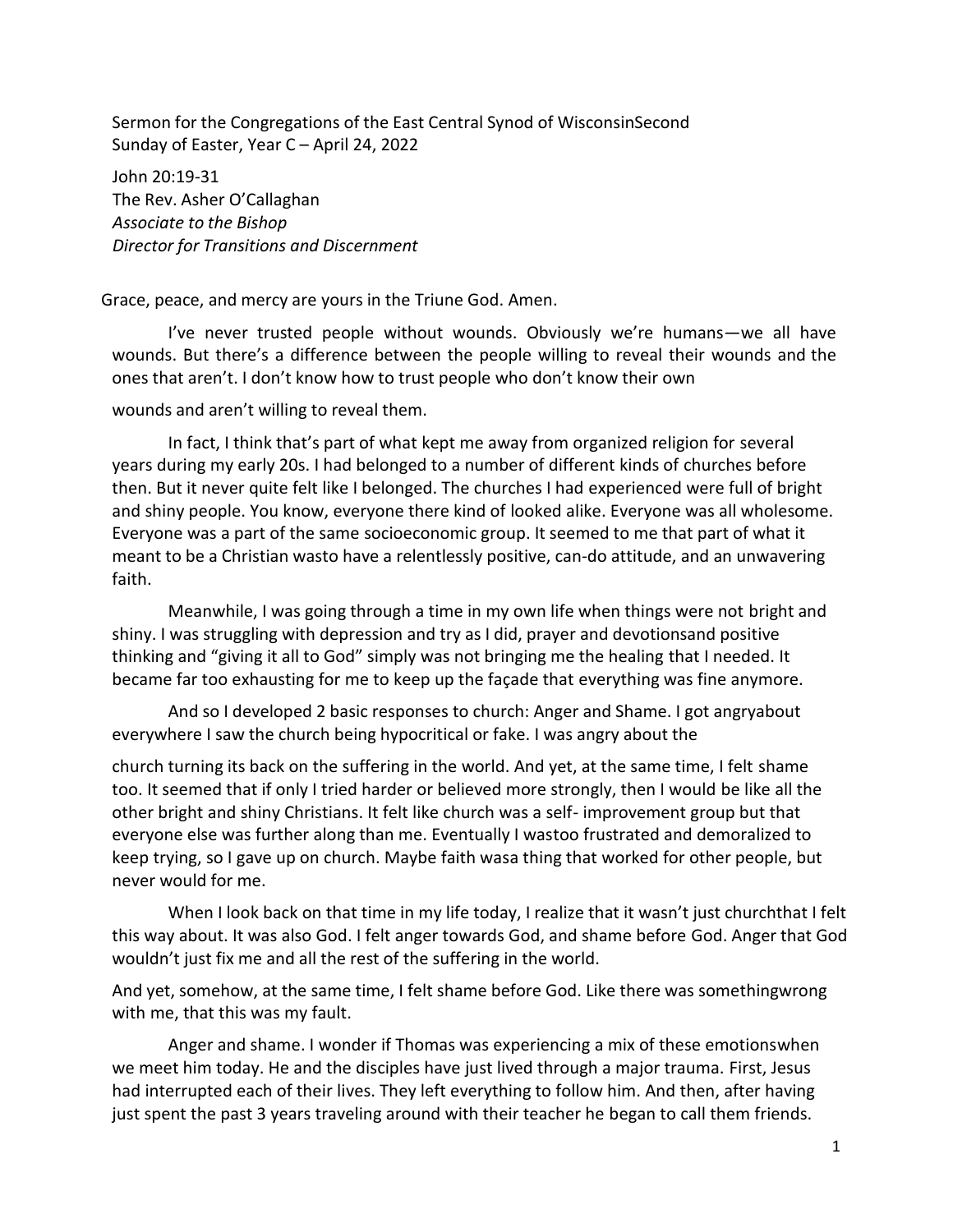They had spent 3 years, staying in many and various other people's homes, forming relationships and community together, learning from Jesus, and building a movement they hoped would change the world. Until, suddenly, it all fellapart. In his hour of greatest need, they abandoned him. Jesus, their teacher and friend

was violently killed. Their hopes and dreams were buried with Jesus, in a stranger's

tomb, behind a giant immovable stone.

So when all of Thomas' friends come running to tell him that Christ has risen again from the dead, he is astonished. Maybe he thought his friends were pulling somekind of sick joke. How dare they talk like that – like the events of the last couple days had never even happened? And what if Jesus had actually risen from the dead? Why would he have left Thomas out? Perhaps Thomas was feeling some combination of anger and shame.

Trauma and grief, when they strike, are not feelings that can be managed. They are a full body experience that manages you. And so it shouldn't be too surprising to us that Thomas responds this way. He's not alone. During the past two years of COVID, we have all experienced trauma and grief, each in our own way. Many have lost loved ones.All of us have lost the world as we knew it before, that "normal" that we long to get back to. And according to psychologists, one of the things that people often loose duringtimes of trauma or grief, is a sense of self. A sense that you understand yourself, that you are safely predictable.

Whatever it was that Thomas was feeling, it leads him to say something oddly specific. He doesn't ask for just any proof that Christ has risen. He doesn't say that he'llbelieve once he SEES Jesus alive and well. He says that he will not believe unless he cantouch and see the wounds.

So Jesus could've actually risen from the dead and appeared behind locked doors,the whole nine yards, but without the wounds, Thomas wouldn't have believed. I love Thomas. Because to be honest, without the wounds, I don't think I could believe either. Ineed this wounded God.

If I'm going to have wounds that haven't healed yet, I NEED a God with wounds that haven't healed yet either. How could Jesus' wounds be healed if we, the church, hisbody, are still torn apart? I need a Savior whose resurrection incorporates the suffering of this world. I need a Christ who's risen life does not erase suffering but transforms it.

Because let's be honest, that's just how suffering works. Trauma and grief are notthe types of wounds that we can just get over. We can grow as we live with them. Our relationship with the wounds can change over time. We can find ourselves experiencing joy and fullness of life once again. But the wounds that have deeply marked our lives, will never completely go away.

We can regain our sense of self. But after something like grief or trauma, we'll never be the same person as before. Risen life will never be the same as it was beforeGood Friday. We're different people than we were before. We are a different church today than we were before COVID. And there can be no going back.

I needed a church that was willing to show me the risen and wounded Christ. And